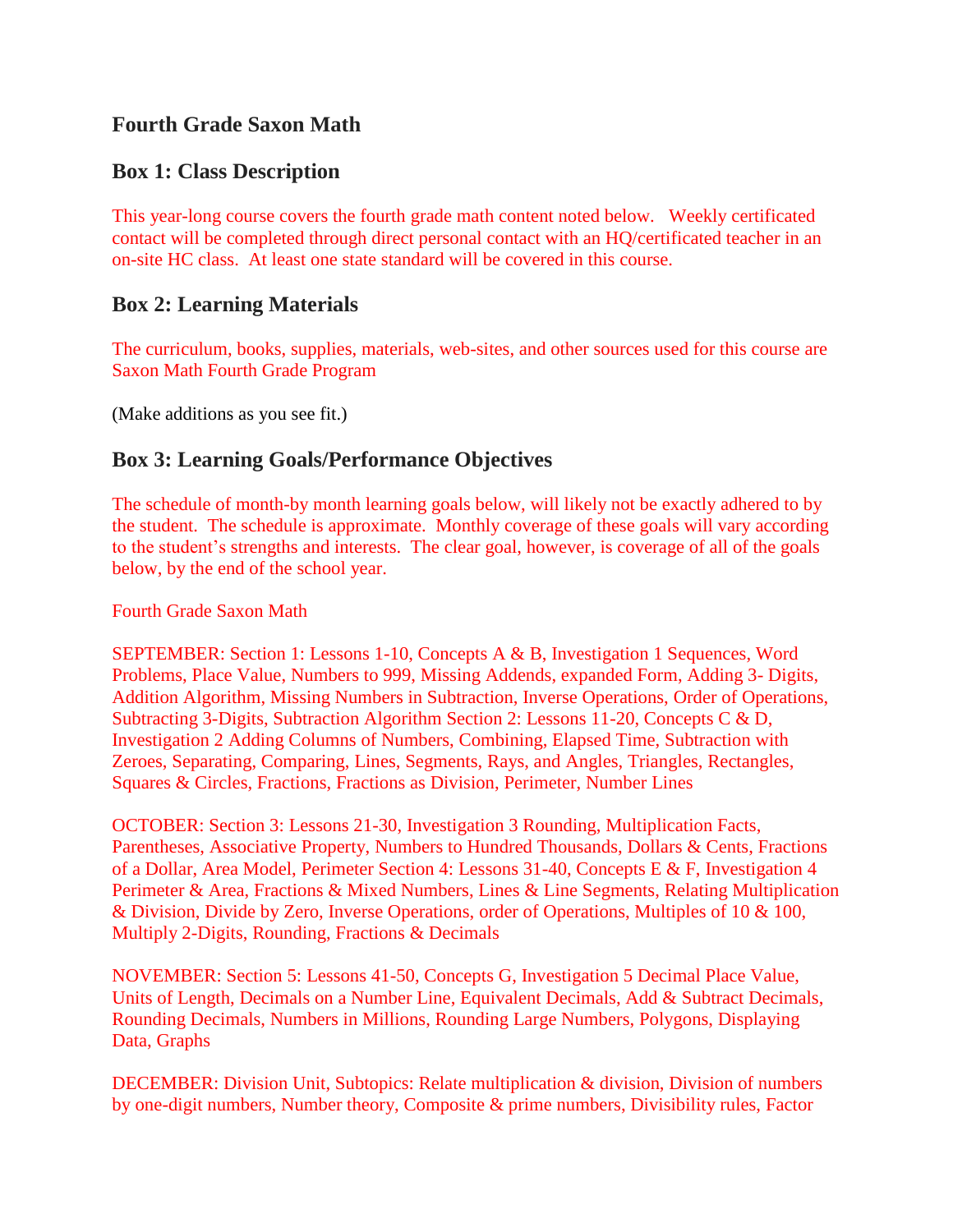trees, Quantities can be divided into equal groups. Essential Questions: How is repeated subtraction related to equal groups in division? What are the patterns that occur? How can you prove the properties of multiplication and the rules of division? What is another way to solve a division problem using a different algorithm? How is a remainder expressed? Where have you used division to solve a problem in your life?

JANUARY: Fraction/Decimal Equivalence - Subtopics: Relate fractions and decimals, Visual representations of fractions (and decimals), Comparing fractions (and decimals), Equivalent fractions (and decimals), Comparison of different whole. Big Idea = Relationships between portions can be represented in many ways. Essential Questions: How are fractions and decimals related? How can you represent fractions and decimals using an area model? How can you represent fractions and decimals using a number line? What are some equivalent representations for fractions, mixed numbers, and decimals? How can you represent/compare fractions that are related to different wholes?

FEBRUARY: Section 6: Lessons 51-60, Investigation 6 Add & Subtract Large Numbers, Rates, Multiply Large Numbers, Collecting Data, Surveys Section 7: Lessons 61-70, Concept H, Investigation 7 Estimating, Rounding Decimals, Order of Operations, write Expressions, 2-Step Equations, Exponents, Area of a Rectangle, Similar & Congruent Figures, Coordinate Graphs

MARCH: Section 8 & 9: Lessons 71-90, Concept I, Investigation 9 X by multiples of 10, Finding Info, Mass & Weight, Multiply by 10, 100, 1000, Multiply 2- Digits

APRIL: Section 10: Lessons 91-100, Investigation 10 Estimating in Multiplication & Division, Describe & Collect Data, Geometric Solids, Add & Subtract Fractions, Graphing Section 11: Lessons 101-110, Concepts J & K, Investigation 11 Formulas, Distributive Prop., Multiply by 2- Digits, Rounding, Factoring, Multiply 3-Digits, Probability

MAY: Section 12: Lessons 111-114 Multiply 3-Digits, Perimeter & Area Subtopics: Draw geometric components (lines, angles, rays, etc.), Classify 2-dimensional figures, Identify types of angles, Measure angles, Recognize lines of symmetry. Big Idea = Objects can be described, classified, and analyzed based on their attributes. Essential Questions: What geometric components make up figures? How can parallel and perpendicular lines be identified? How can you use only a right angle to classify all angles? How do angles and lines help us to classify shapes? What properties do geometric objects have in common? What does angle measurement mean? How are angles found in real life situations? How can we find a line of symmetry in geometric shapes?

JUNE: Review the following lessons as needed to gear up for fifth grade: lessons 53, 54, 55, 56 and 57; lessons 68 and 69; lessons 72, 73, 74, 75, 77, 78 and 79; lessons 81, 82, 83, 87, 89 and 90; lessons 92, 94, 97, 98, and 99; lessons 103, 106, 108 and 109; and lessons 112 and 113.

#### **Box 4: Learning Activities**

Each day the student will complete a math lesson. They will have a new lesson/concept/learning explained, demonstrated/taught. They'll complete practice problems to ensure understanding of